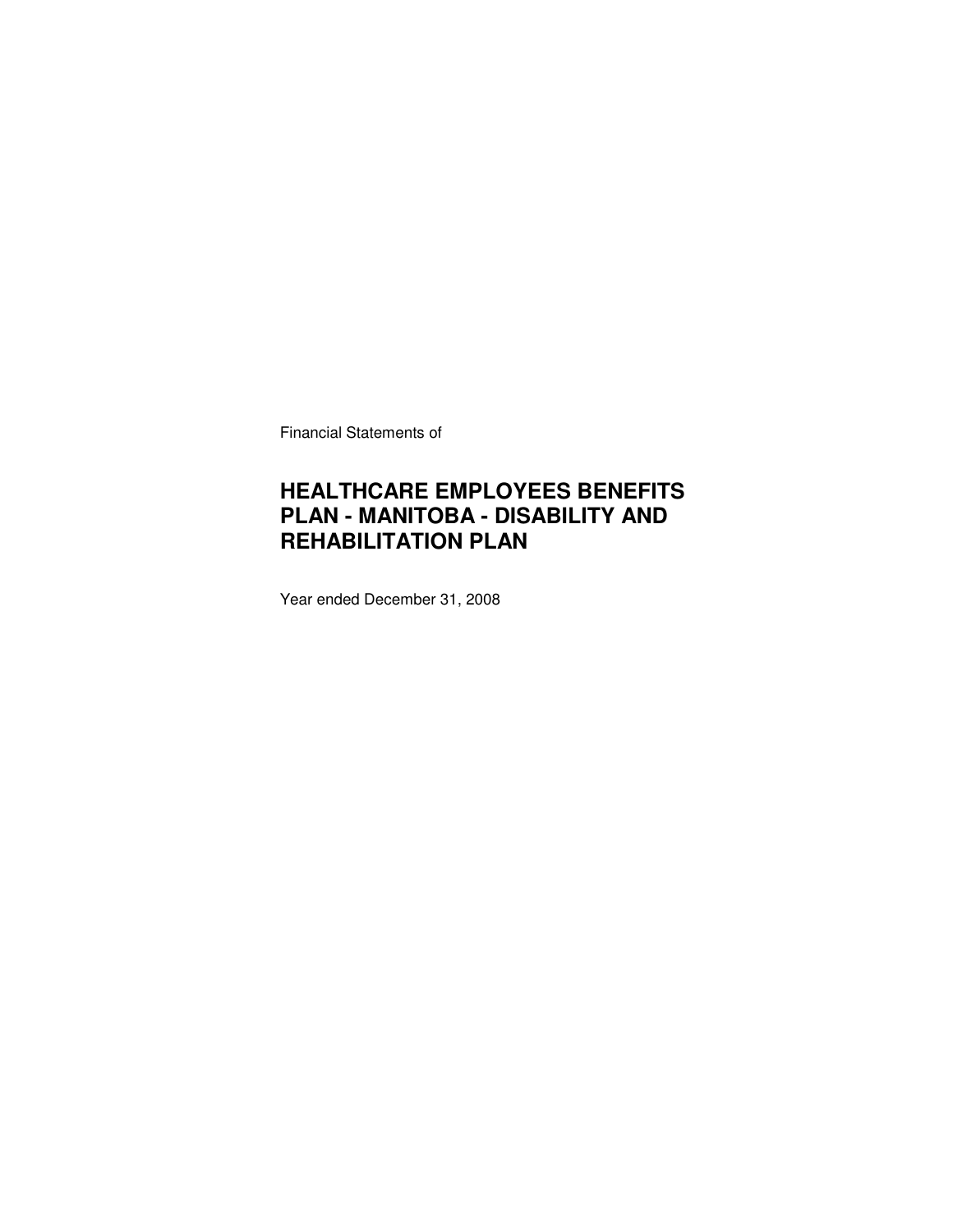

**KPMG LLP**<br>
Chartered Accountants<br>
Chartered Accountants<br>
Tax (204) 957-0808 **Chartered Accountants**<br>Suite 2000 - One Lombard Place Winnipeg MB R3B 0X3 Canada

Internet www.kpmg.ca

### **AUDITORS' REPORT**

To the Board of Trustees of Healthcare Employees Benefits Plan - Manitoba - Disability and Rehabilitation Plan

We have audited the statement of net assets of the Healthcare Employees Benefits Plan - Manitoba - Disability and Rehabilitation Plan as at December 31, 2008 and the statement of changes in net assets for the year then ended. These financial statements are the responsibility of the Plan's management. Our responsibility is to express an opinion on these financial statements based on our audit.

We conducted our audit in accordance with Canadian generally accepted auditing standards. Those standards require that we plan and perform an audit to obtain reasonable assurance whether the financial statements are free of material misstatement. An audit includes examining, on a test basis, evidence supporting the amounts and disclosures in the financial statements. An audit also includes assessing the accounting principles used and significant estimates made by management, as well as evaluating the overall financial statement presentation.

In our opinion, these financial statements present fairly, in all material respects, the net assets of the Plan as at December 31, 2008 and the changes in its net assets for the year then ended in accordance with Canadian generally accepted accounting principles.

Signed "**KPMG LLP**"

Chartered Accountants

Winnipeg, Canada

May 20, 2009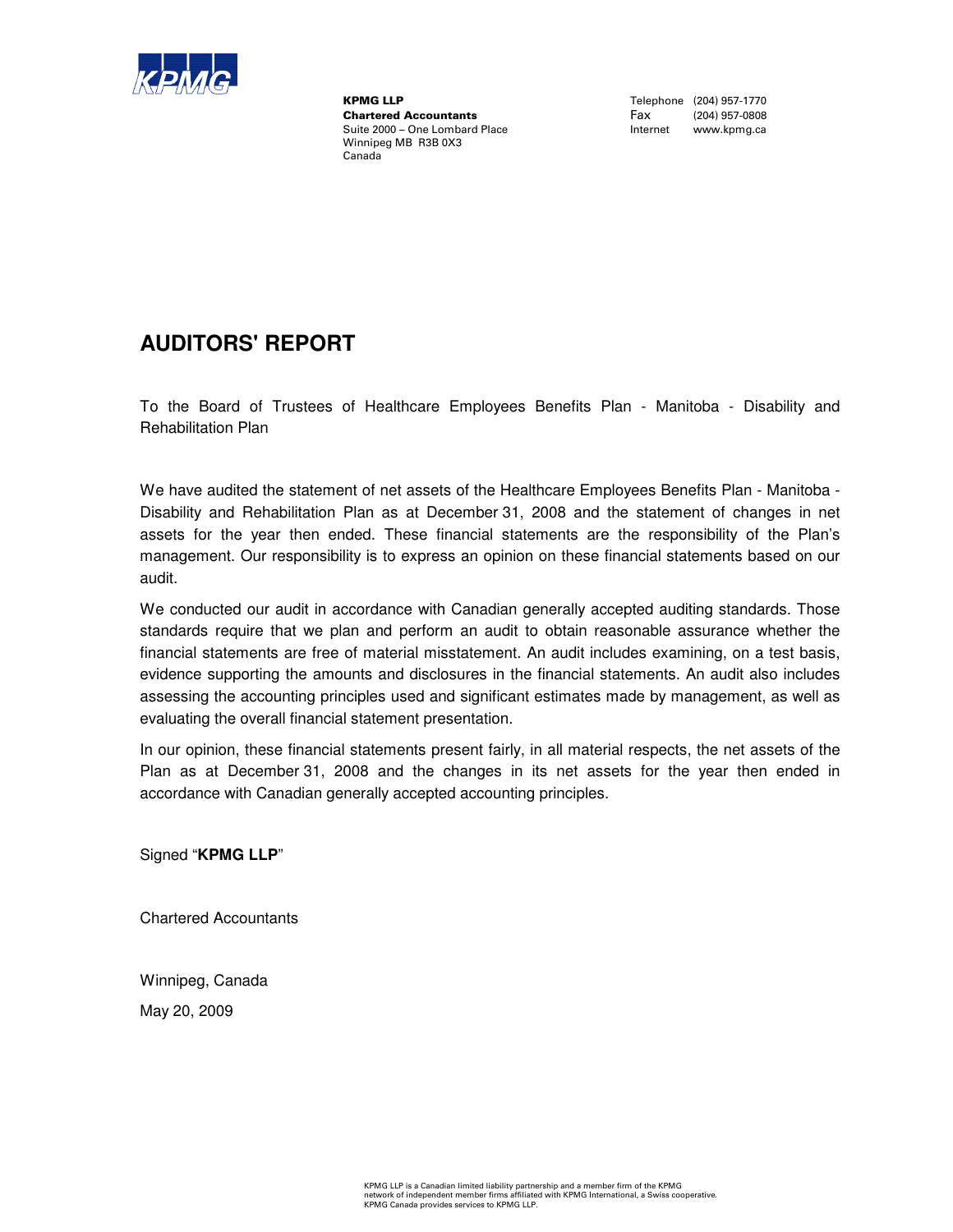**Statement of Net Assets** 

December 31, 2008, with comparative figures for 2007

|                                                                  |    | 2008                        |     | 2007                     |
|------------------------------------------------------------------|----|-----------------------------|-----|--------------------------|
| <b>Assets</b>                                                    |    |                             |     |                          |
| Cash                                                             | \$ | 5,757,467                   | \$. | 1,791,861                |
| Premiums and other receivables                                   |    | 2,251,262                   |     | 1,967,344                |
| Prepaid expenses                                                 |    | 33,289                      |     | 39,001                   |
| Due from Manulife Financial (note 4)                             |    | 101,464                     |     | 145,857                  |
| Capital assets (note 5)                                          |    | 84,377                      |     | 325,359                  |
| Investments (note 6)                                             |    | 113,214,296                 |     | 100,643,033              |
|                                                                  |    | $\overline{\$}$ 121,442,155 |     | \$104,912,455            |
| <b>Liabilities and Net Assets</b>                                |    |                             |     |                          |
| Premiums payable and accrued liabilities                         | S  | 777,731                     | \$  | 672,262                  |
| Due to Healthcare Employees Pension Plan - Manitoba<br>(note 10) |    | 179,826                     |     | 212,789                  |
| Obligations for (note 8):                                        |    |                             |     |                          |
| <b>IBNR</b><br><b>Disabled lives</b>                             |    | 15,171,000<br>66,032,000    |     | 11,580,000<br>53,217,000 |
|                                                                  |    | 81,203,000                  |     | 64,797,000               |
|                                                                  |    | 82,160,557                  |     | 65,682,051               |
| Net assets represented by:                                       |    |                             |     |                          |
| Capital fund<br>Internally restricted fund (note 9)              |    | 84,377<br>10,000,000        |     | 325,359                  |
| <b>Unrestricted fund</b>                                         |    | 29, 197, 221                |     | 38,905,045               |
|                                                                  |    | 39,281,598                  |     | 39,230,404               |
|                                                                  |    | \$121,442,155               |     | \$104,912,455            |

See accompanying notes to financial statements.

Approved by the Trustees:

Chair  $\mathbf{a}$ Vian *Illis* vice-Chair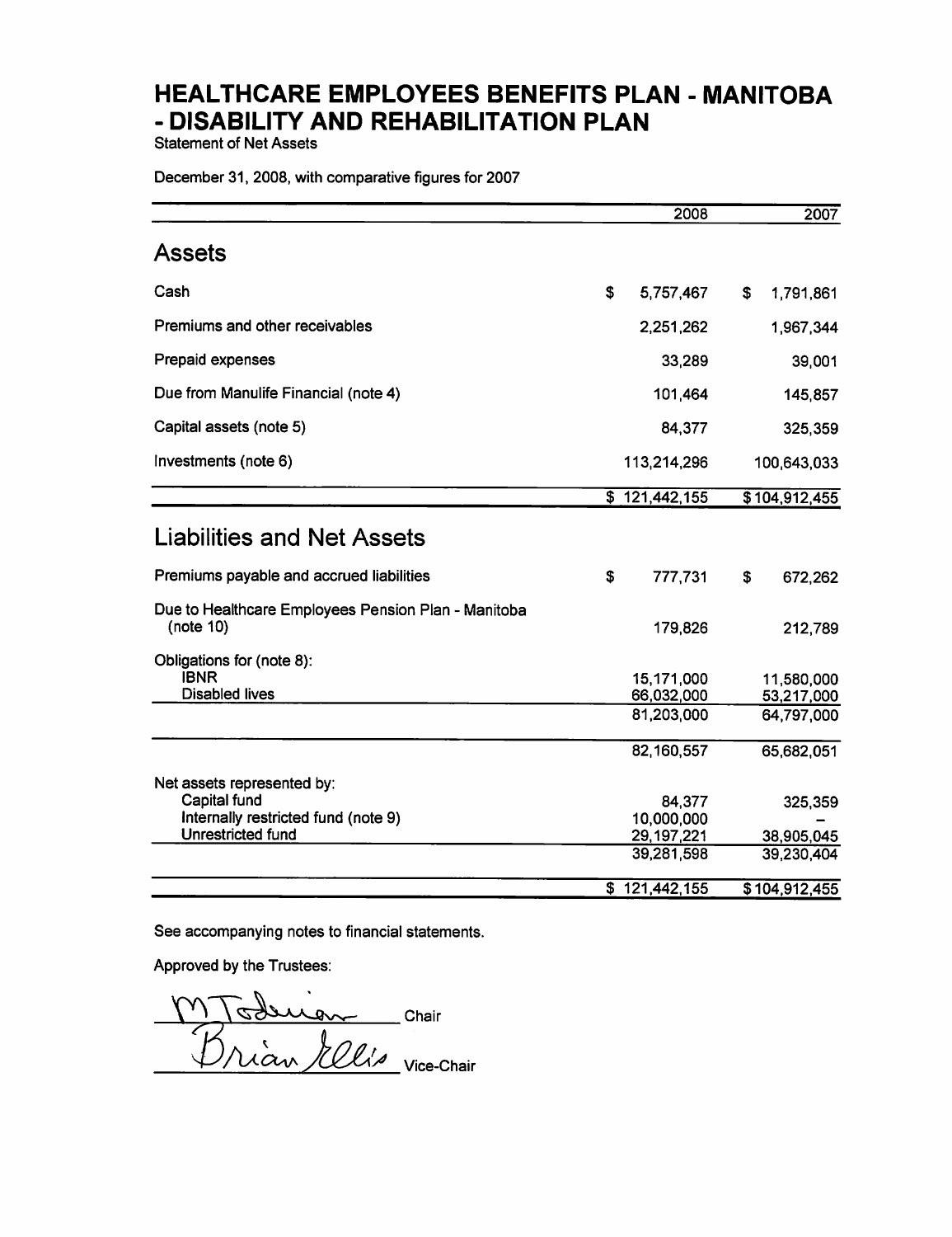Statement of Changes in Net Assets

Year ended December 31, 2008, with comparative figures for 2007

|                                                    | 2008               | 2007                                         |
|----------------------------------------------------|--------------------|----------------------------------------------|
| Increases:                                         |                    |                                              |
| Premiums                                           | \$<br>30,848,731   | \$28,303,500                                 |
| Investment income                                  | 7,371,344          | 2,617,543                                    |
|                                                    | 38,220,075         | 30,921,043                                   |
| Decreases:                                         |                    |                                              |
| Claims incurred                                    | 16,293,373         | 15,445,708                                   |
| Claim-related expenses                             | 701,515            | 845,886                                      |
| Amortization of capital assets                     | 319,524            | 306,471                                      |
| Administrative - HEBP (note 10)                    | 4,371,306          | 3,868,337                                    |
| Administrative - Manulife Financial                | 77,163             | 85,331                                       |
|                                                    | 21,762,881         | 20,551,733                                   |
| Net increase prior to changes in obligations       | 16,457,194         | 10,369,310                                   |
| Changes in obligations for:                        |                    |                                              |
| <b>IBNR</b>                                        | (3,591,000)        | 628,000                                      |
| <b>Disabled lives</b>                              | (12, 815, 000)     | 2,404,000                                    |
|                                                    | (16, 406, 000)     | 3,032,000                                    |
| Increase in net assets                             | 51,194<br>\$       | \$13,401,310                                 |
|                                                    |                    |                                              |
| Unrestricted<br>Internally<br>Eund Doctrictod Eund | Capital<br>$E$ und | 2007<br>2008<br>$T_{\alpha}$ tol<br>$T0$ tol |

|                                                | Fund             | <b>Restricted Fund</b> | Fund          | Total            | Total            |
|------------------------------------------------|------------------|------------------------|---------------|------------------|------------------|
| Net assets, beginning<br>of year               | 38,905,045<br>\$ | \$                     | 325.359<br>\$ | 39,230,404<br>\$ | 25,829,094<br>\$ |
| Increase (decrease) in<br>net assets           | 370,718          |                        | (319,524)     | 51,194           | 13,401,310       |
| Transfer for internally<br>restricted (note 9) | (10,000,000)     | 10,000,000             |               |                  |                  |
| Transfer for capital<br>assets (note 5)        | (78,542)         |                        | 78,542        |                  |                  |
| Net assets, end of year                        | 29,197,221<br>\$ | \$10,000,000           | 84,377        | 39,281,598<br>\$ | 39,230,404<br>\$ |

See accompanying notes to financial statements.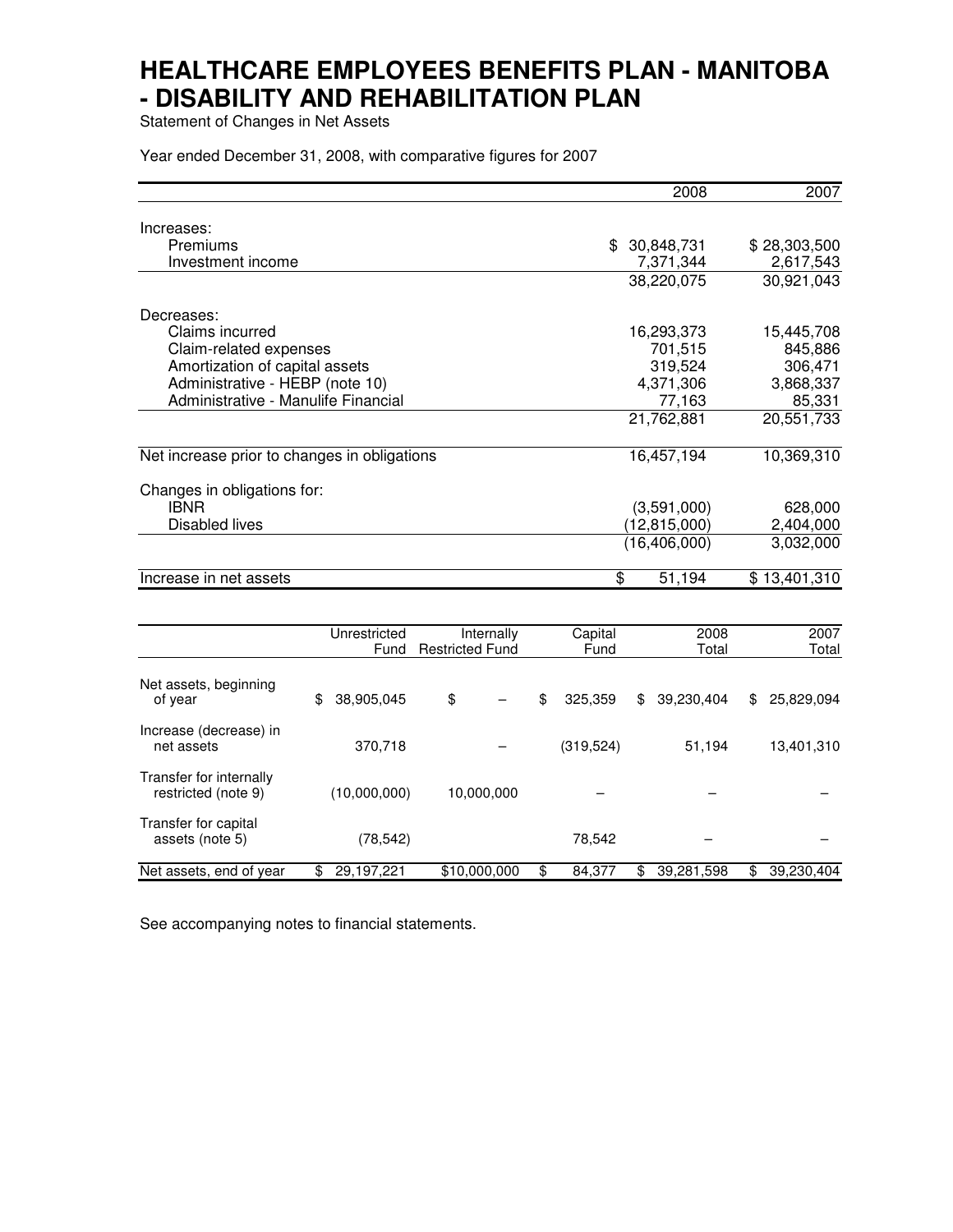Notes to Financial Statements

Year ended December 31, 2008

#### **1. General:**

The Healthcare Employees Benefits Plan - Manitoba (HEBP) is a jointly trusteed, not-for-profit organization which includes the disability and rehabilitation plan (the Plan) for healthcare employees in Manitoba.

The Plan is registered as a health and welfare trust under the *Income Tax Act* and is not subject to income taxes.

The disability and rehabilitation plan was established on October 1, 1988 to administer the longterm disability plan for employees of participating healthcare facilities of Manitoba. The employees' share of the Plan was insured with Manulife Financial for claims with disability dates on or before May 31, 2002 (Insured Plan). The employers' share of the Plan was self-insured for claims with disability dates on or before May 31, 2002, but administered by Manulife Financial on an Administrative Services Only (ASO Plan) basis. Claims adjudication for the Plan is provided by Manulife Financial for claims with disability dates on or before May 31, 2002. Claims with disability dates on or after June 1, 2002 are self-administered and self-insured.

### **2. Significant accounting policies:**

(a) Basis of presentation:

These financial statements are prepared on a going concern basis and present the aggregate financial position of the Plan as a separate financial reporting entity, independent of the participating employers and members. Only the assets and obligations to members eligible to participate in the Plan have been included in these financial statements. These financial statements do not portray the funding requirements of the Plan or the benefit security of the individual plan members.

(b) Fund accounting:

Assets, liabilities, revenues and expenses related to the Plan's capital assets are recorded in the Capital Fund. The Internally Restricted Fund represents amounts restricted by the Board of Trustees for claims fluctuation reserves, operational risk reduction reserves and investment fluctuations. All other assets, liabilities, revenues and expenses are reported in the Unrestricted Fund.

(c) Investments:

Bond pooled funds are recorded at market values established by the respective fund trustee.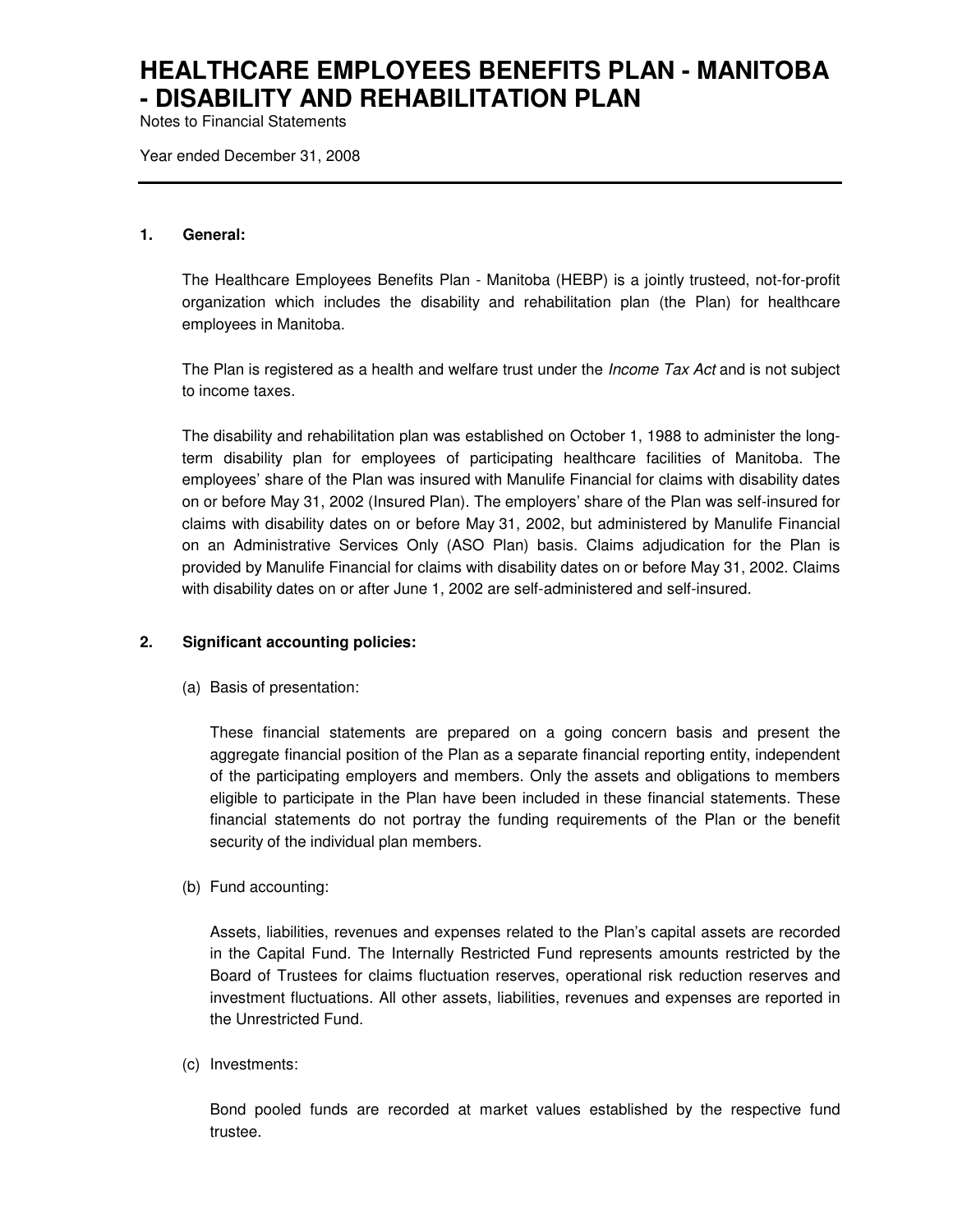Notes to Financial Statements (continued)

Year ended December 31, 2008

### **2. Significant accounting policies (continued):**

(d) Investment income:

Investment income includes interest and dividend income as well as realized and unrealized gains and losses on investments during the year. Interest income has been accrued as reported by the issuer of the pooled funds.

(e) Capital assets:

Capital assets are recorded at cost less accumulated amortization. Repairs and maintenance costs are charged to expense. Betterments which extend the estimated useful life of an asset are capitalized. When a capital asset no longer contributes to the Plan's ability to provide services, its carrying amount is written-down to its residual value. Capital assets, which include computer projects, will be amortized on a straight-line basis over three years as the projects are completed. Amortization expense is reported in the Capital Fund.

(f) Premiums:

Premiums recorded in the statement of changes in net assets include the employees' and employers' share of the premiums required for the disability coverage. Premiums are recorded on an accrual basis.

(g) Transaction costs:

Transaction costs are incremental costs directly attributable to the acquisition, issue or disposal of a financial asset or financial liability. Transaction costs incurred are expensed and included in investment income.

(h) Use of estimates:

The preparation of financial statements requires management to make estimates and assumptions that affect the reported amounts of assets and liabilities, the disclosure of contingent assets and liabilities at the date of the financial statements and the reported amounts of increases and decreases in net assets during the year. Actual results could differ from those estimates.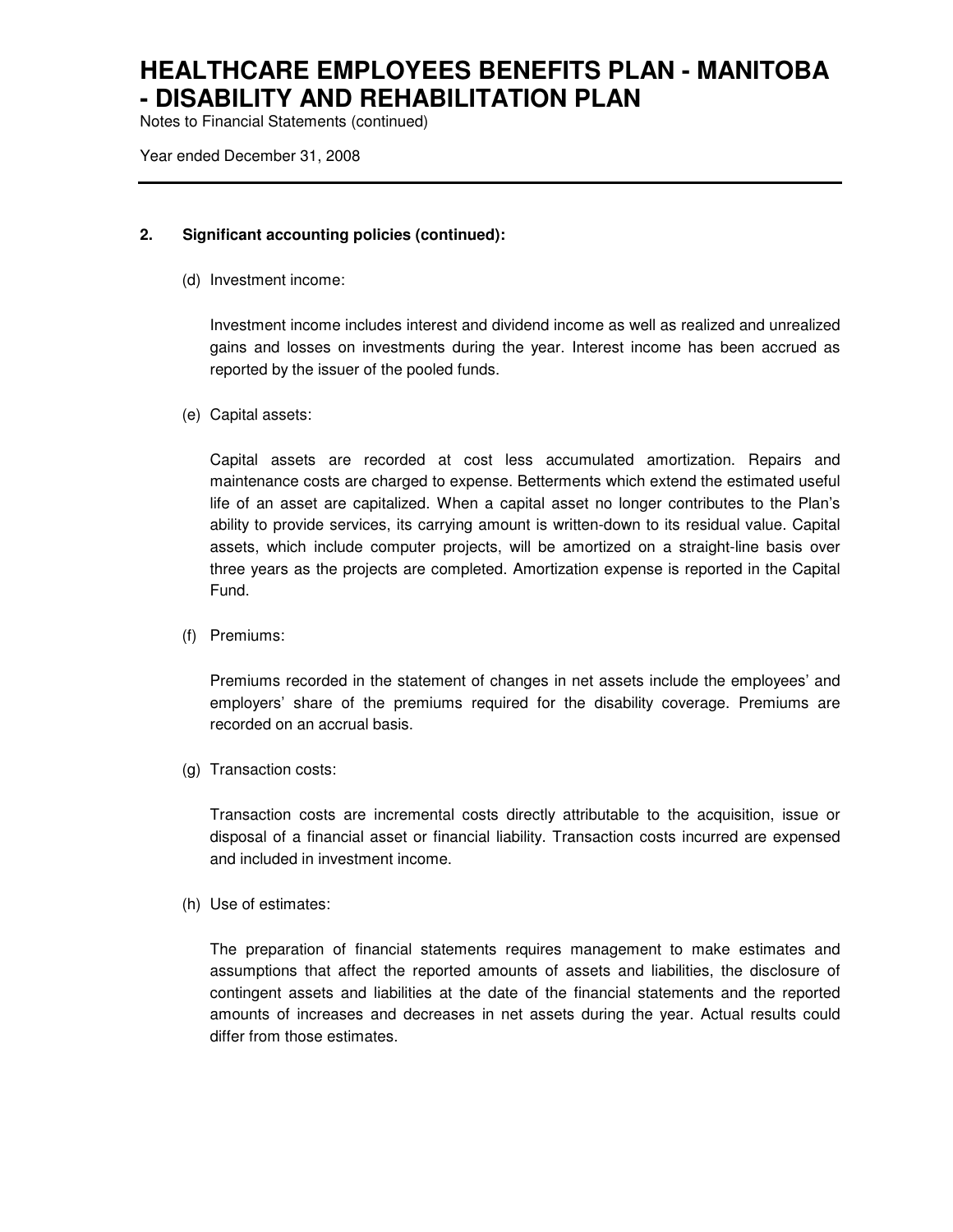Notes to Financial Statements (continued)

Year ended December 31, 2008

#### **3. Change in accounting policy:**

On January 1, 2008, the Plan adopted two new accounting standards: Handbook Section 3862, Financial Instruments - Disclosures, and Handbook Section 3863, Financial Instruments - Presentation.

Sections 3862 and 3863 replace Handbook Section 3861, Financial Instruments - Disclosure and Presentation, revising and enhancing its disclosure requirements, and carrying forward unchanged its presentation requirements. These new sections place increased emphasis on disclosures about the nature and extent of risks arising from financial instruments and how the entity manages those risks.

The revised and enhanced disclosures with respect to these standards are included in note 11 to the financial statements.

#### **4. Due from Manulife Financial:**

Due from Manulife Financial represents the ASO Plan surplus of \$101,464 (2007 - \$145,857). At May 31, 2002, the Trustees terminated the insured arrangement with Manulife Financial for claims with disability dates on or after June 1, 2002. Manulife Financial holds reserves to fund the fully insured portion of the claims with disability dates on or before May 31, 2002 until the release of all related liabilities.

Interest is earned on the due from Manulife Financial as follows: Unrestricted deposit account balance at the 1-year GIC rate less .5 percent and on cash flows at 90-day T-bill rate less .5 percent.

Manulife Financial is to provide the Plan with terminal accounting in respect of the Insured Plan for the seven year period from June 1, 2002 to May 31, 2009. The deficit of the Insured Plan as at May 31, 2002 will be carried over as the opening balance for the terminal accounting period, with the \$1,800,000 payment applied as a premium payment in the terminal accounting period. Any surplus generated during the terminal accounting period will first be applied to the deficit carried forward from May 31, 2002 and any other deficits arising during the terminal accounting period. Manulife Financial is obliged to pay the Plan any remaining surplus at the end of the terminal accounting period within 60 days thereof, together with interest from May 31, 2009 to the date of payment. Should the Insured Plan generate a deficit during the terminal accounting period or generate a surplus that is insufficient to eliminate the deficit existing as of May 31, 2002, no further amounts shall be owing or paid by the Plan in respect of any deficit existing at the end of the terminal accounting period.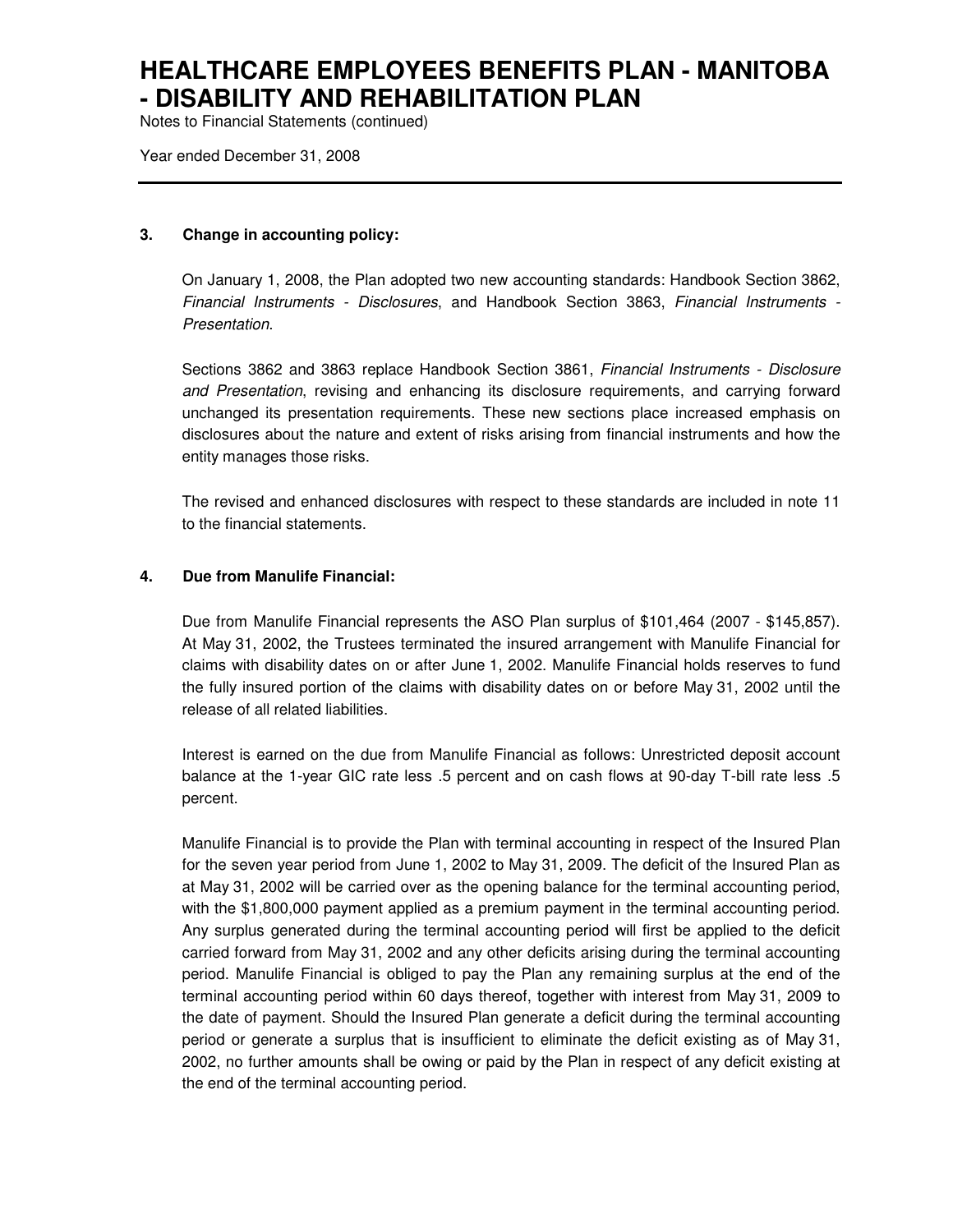Notes to Financial Statements (continued)

Year ended December 31, 2008

### **5. Capital assets:**

|                   |           |              | 2008         | 2007     |
|-------------------|-----------|--------------|--------------|----------|
|                   |           | Accumulated  | Net book     | Net book |
|                   | Cost      | amortization | value        | value    |
| Computer projects | 1,011,183 | 926,806      | \$<br>84.377 | 325,359  |

In fiscal 2008, \$78,542 (2007 - \$30,206) was transferred from the Unrestricted Fund to the Capital Fund for the computer projects.

#### **6. Investments:**

|                   | 2008          | 2007          |
|-------------------|---------------|---------------|
| Bond pooled funds | \$113,214,296 | \$100,643,033 |

Investments are held in bond pooled funds which earned a return of 7 percent (2007 - 2.6 percent).

### **7. Role of the actuary:**

The actuary has been appointed pursuant to the Trust Agreement. With respect to the preparation of financial statements, the actuary has been engaged to carry out an estimation of the Plan's obligations for IBNR and disabled lives to the members. The estimation is made in accordance with accepted actuarial practice and reported thereon to the Board of Trustees. In performing the estimation of the liabilities, which are by their nature inherently variable, assumptions are made as to future claims, members' ages, benefit amounts, rates of recovery and interest rates.

### **8. Obligations for:**

(a) Incurred but not reported (IBNR):

This obligation relates to those claims which have been incurred but not reported at the date of the financial statements. This obligation is calculated as the estimated claims cost for six months.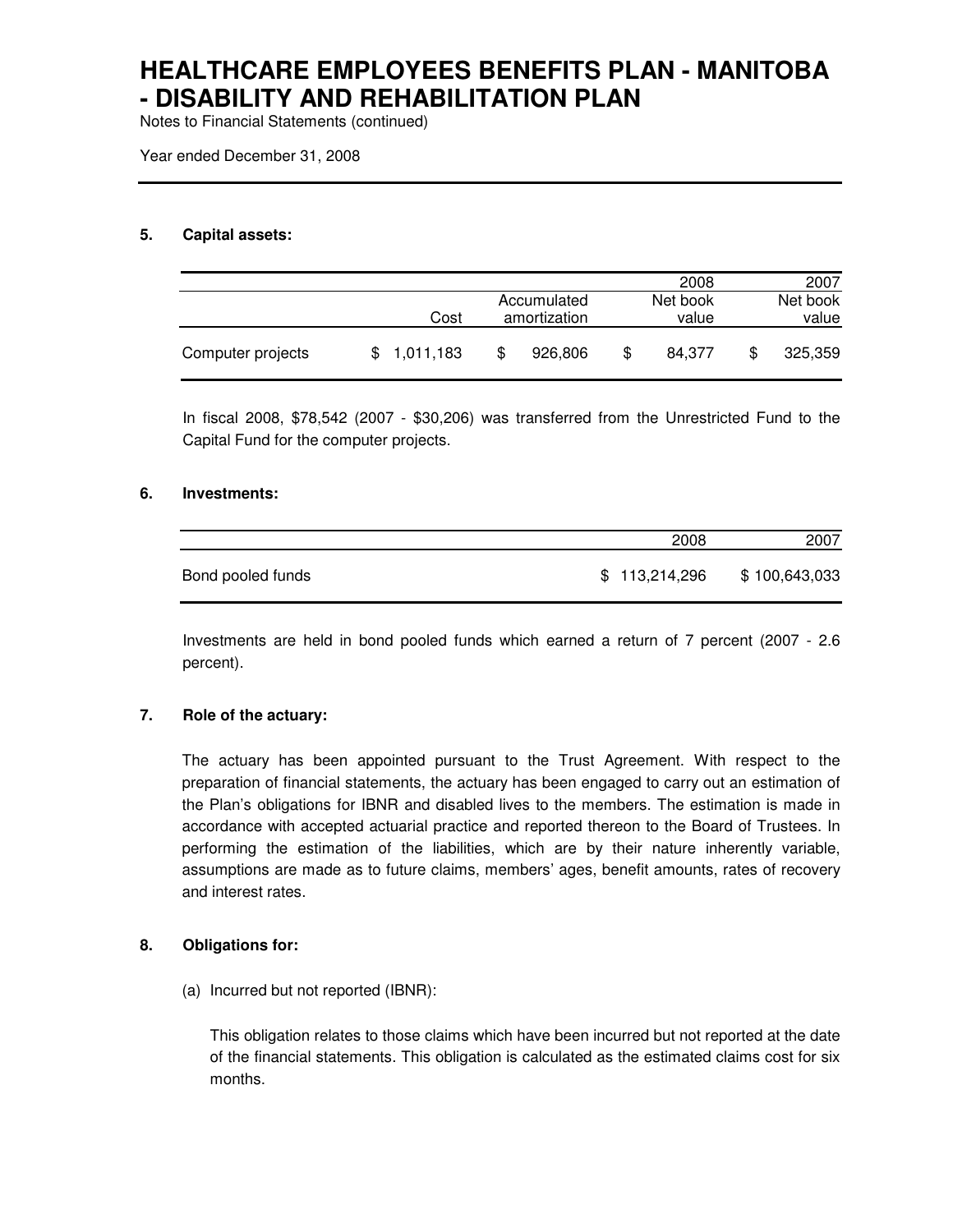Notes to Financial Statements (continued)

Year ended December 31, 2008

### **8. Obligations for (continued):**

(b) Disabled lives:

This obligation is calculated annually by an independent actuary under each plan for every disabled member receiving benefits. It reflects the liability for future benefit payments and is developed on the basis of the member's age, benefit amount and normal rates of recovery and an assumed interest rate of 3.44 percent (2007 - 4.27 percent).

### **9. Internally restricted:**

The Board of Trustees has approved the establishment of claims fluctuation reserves, operational risk reduction reserves, and investment reserves. The claims fluctuation reserve has been established at an amount equal to 10 percent of the current year's premiums and is fully funded. The operational risk reduction reserve has been established at an amount equal to 10 percent of the current year's premiums. The investment reserve has been established at an amount equal to 10 percent of the current year's surplus.

### **10. Related party transactions:**

.

HEBP and the Healthcare Employees Pension Plan - Manitoba (HEPP) have a certain number of common trustees and a cost sharing agreement to allocate certain costs based on factors such as square footage, number of employees and time usage. The balance due to HEPP is non-interest bearing, and has no fixed terms of repayment.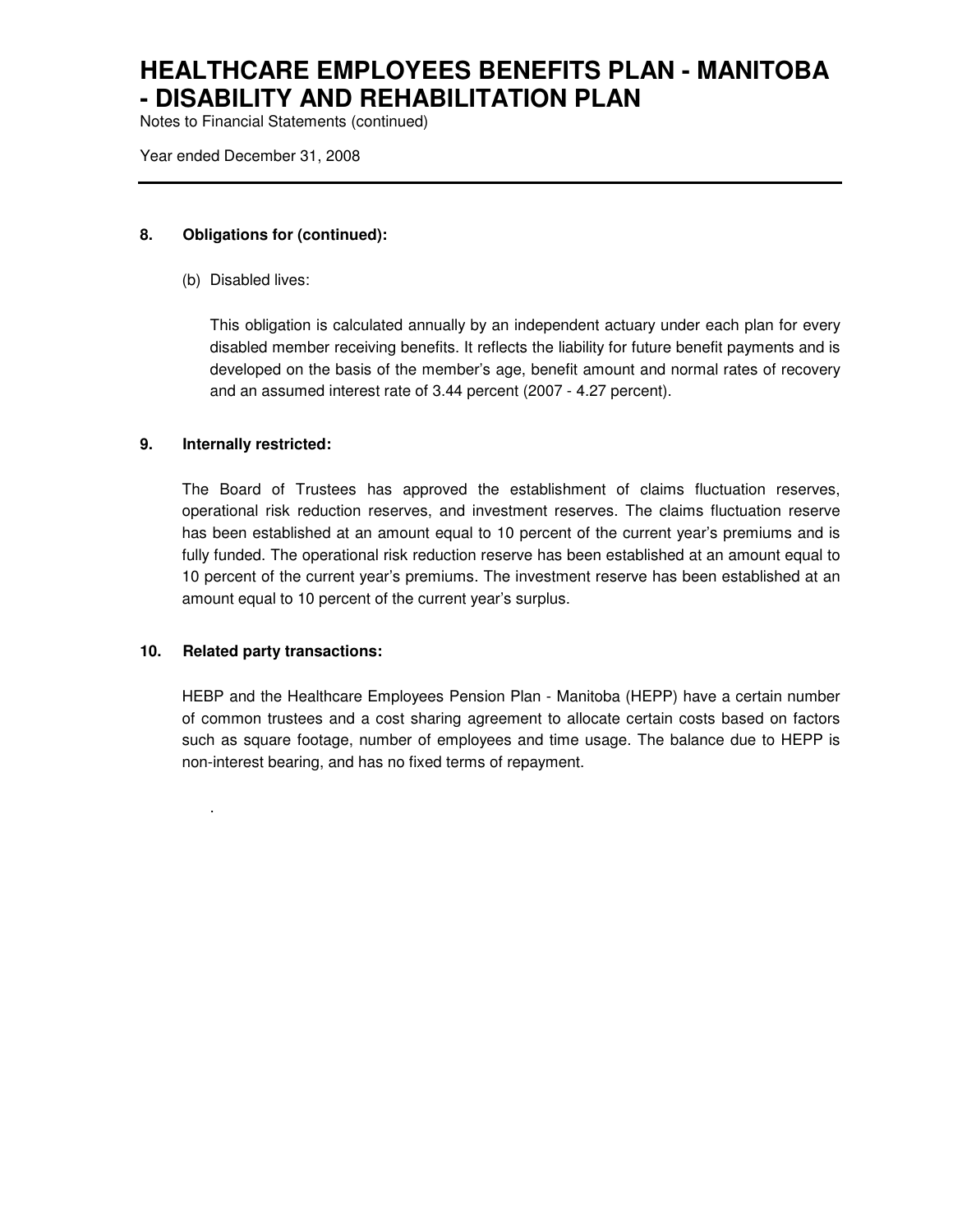Notes to Financial Statements (continued)

Year ended December 31, 2008

#### **11. Risk management and fair value:**

- (a) Market risk:
	- (i) Interest rate risk:

Interest rate risk arises from the possibility that changes in interest rates will affect future cash flows or fair values of financial instruments. The Plan's fixed income investments are exposed to the risk that the value of interest-bearing investments will fluctuate due to changes in the level of market interest rates. The Plan's exposure to interest rate risk is concentrated in its investment in the bond pooled funds. To properly manage the Plan's interest rate risk, appropriate guidelines on the weighting and duration for fixed income investments are set and monitored.

The remaining terms to contractual maturity of fixed income investments at December 31 are as follows:

| Less than one year<br>One to five years<br>After five years | 3.011.500<br>49,791,648<br>60.411.148 |
|-------------------------------------------------------------|---------------------------------------|
| Total market value                                          | \$113,214,296                         |

As at December 31, 2008, if the prevailing interest rates were raised or lowered by 100 basis points, with all other factors held constant, net assets would likely have decreased or increased, respectively, by approximately \$6.9 million. The Plan's interest rate sensitivity was determined based on portfolio weighted duration.

(ii) Foreign currency risk:

Foreign currency exposure arises from the Plan's investment in the bond pooled funds, which hold investments denominated in U.S. currency. Fluctuations in the relative value of the Canadian dollar against this currency can result in a positive or negative effect on the fair value of investments. The Plan's foreign currency risk is monitored by the investment manager on a quarterly basis.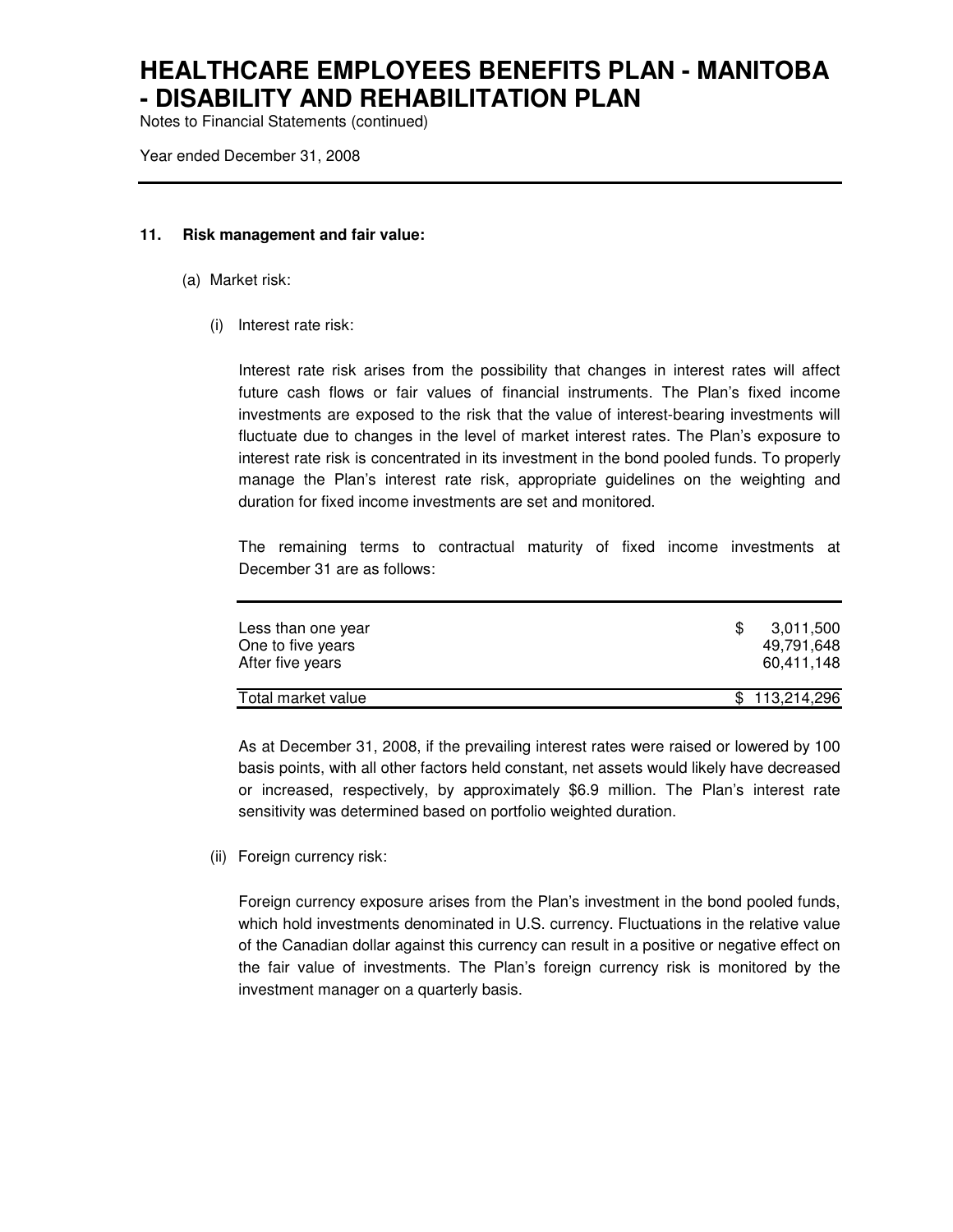Notes to Financial Statements (continued)

Year ended December 31, 2008

#### **11. Risk management and fair value (continued):**

(ii) Foreign currency risk (continued):

The Plan's exposure in investments to foreign currencies to Canadian dollars is shown below:

| As at December 31, 2008 | Actual currency<br>exposure   |             |  |
|-------------------------|-------------------------------|-------------|--|
| Canadian<br>US dollar   | 110,497,153<br>S<br>2,717,143 | 97.6<br>2.4 |  |
|                         | 113,214,296<br>S              | 100.0       |  |

A 10 percent increase or decrease in exchange rates, with all other variables held constant, would result in a charge in unrealized gains (losses) of approximately \$272,000.

(iii) Other price risk:

The Plan believes it is not exposed to any other price risk in relation to the Plan's financial instruments.

(b) Credit risk:

The Plan is exposed to credit risk, which is the risk that a counterparty will be unable to pay amounts in full when due or requested. The Plan's greatest concentration of credit risk is in its fixed income securities. The fair value of the fixed income securities includes consideration of the creditworthiness of the debt issuer. All transactions in listed securities are settled or paid for upon delivery using approved brokers. The risk of default is considered minimal, as payment is made on a purchase once the securities have been received from the broker. For sales transactions, the securities are released once the broker has made payment.

The breakdown of the Plan's bond pooled funds by credit ratings from various rating agencies is presented below:

| Credit rating                                          |                                                                      | Market value                            |  |  |  |
|--------------------------------------------------------|----------------------------------------------------------------------|-----------------------------------------|--|--|--|
| AAA<br>AA<br>A<br><b>BBB</b><br>Short-term investments | 47,210,361<br>\$<br>29,096,074<br>34,303,932<br>1,924,643<br>679.286 | 41.7%<br>25.7%<br>30.3%<br>1.7%<br>0.6% |  |  |  |
|                                                        | 113,214,296                                                          | 100%                                    |  |  |  |